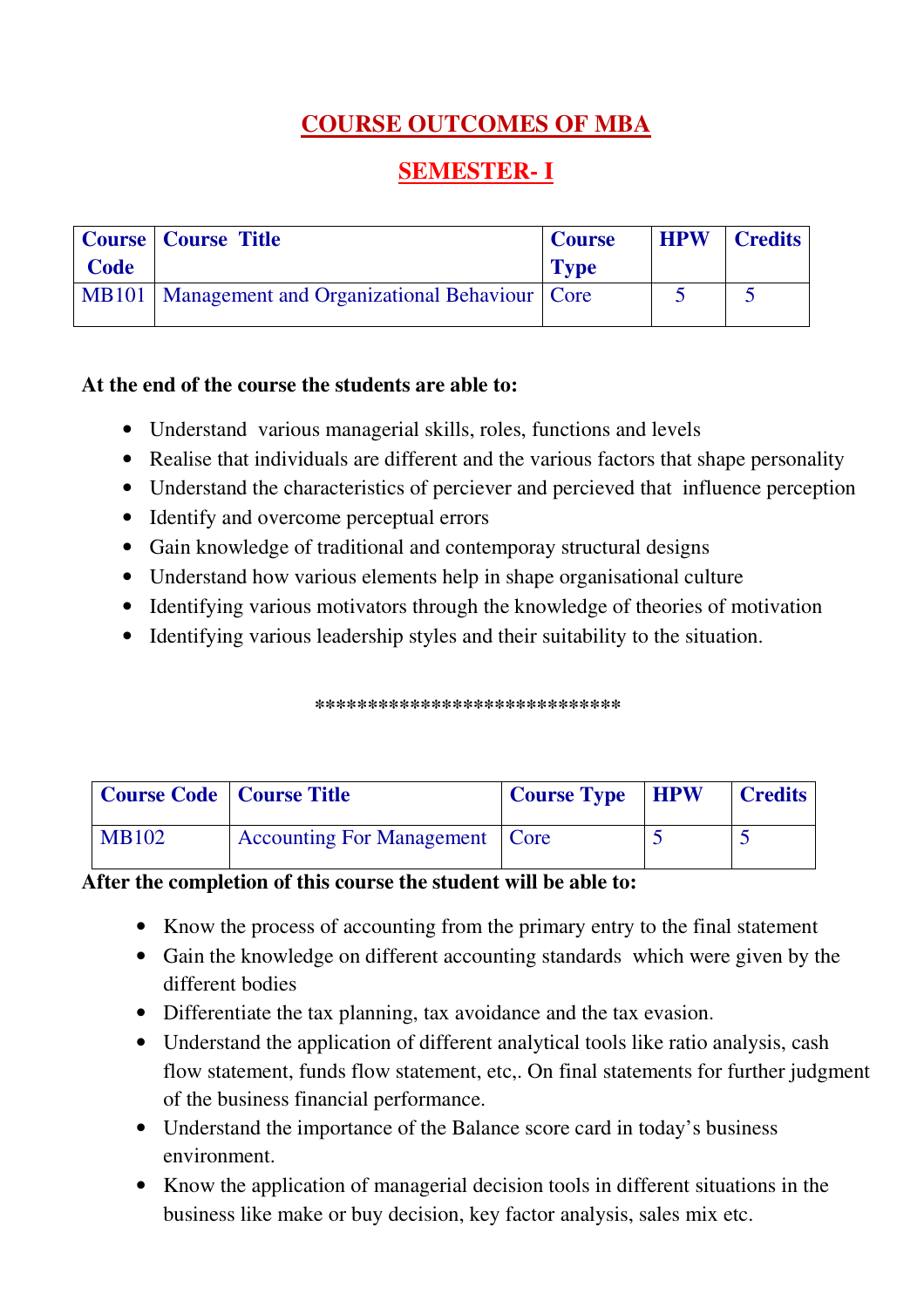| Course Code   Course Title |                             | Course Type   HPW   Credits |  |
|----------------------------|-----------------------------|-----------------------------|--|
| <b>MB103</b>               | Marketing Management   Core |                             |  |

### **At the end of the course the students are able to:**

- Understand the impact of changing global, Political, Economic, Competitive, Environmental, Cultural and Social Systems on marketing strategy development.
- Understand the dynamic of the global business environment from a competitive and economic perspective.
- Knowledge of society, culture and skills.
- Examine the role of consumers as purchasers and users of goods and services using various theories and models of consumer behaviour.
- Develop comprehensive strategic and tactical plans for an organization.
- Work independently and collaboratively in inter and multidisciplinary and diverse environments.
- Use creative, critical and reflective thinking to address organisational opportunities and challenge.

\*\*\*\*\*\*\*\*\*\*\*\*\*\*\*\*\*\*\*\*\*\*\*\*\*\*\*\*\*

| Course Code   Course Title |                                | <b>Course Type</b> | <b>HPW</b> Credits |
|----------------------------|--------------------------------|--------------------|--------------------|
| <b>MB104</b>               | <b>Business Law and Ethics</b> | Open elective-I    |                    |

### **After the completion of this course the student will be able to:**

- To comprehensively understand and be conversant with the legal framework on Business Laws; and Awareness of legal framework and its orientation for efficient and effective discharge of duties as managers in a competitive environment ; and to ensure compliance of legal formalities with values and ethics in the process of Business administration, Governance and corporate social responsibility.
- To be conversant with the requisites to be complied with in framing a valid contract and understanding the elements which are essential for framing an Agreement and elements which are essential for enforceability of an agreement to make an agreement a valid contract.
- To be familiar with provisions with regard to performance of a contract and also to be conversant with circumstances which lead to Breach of contract and remedies in the event of breach of a contract.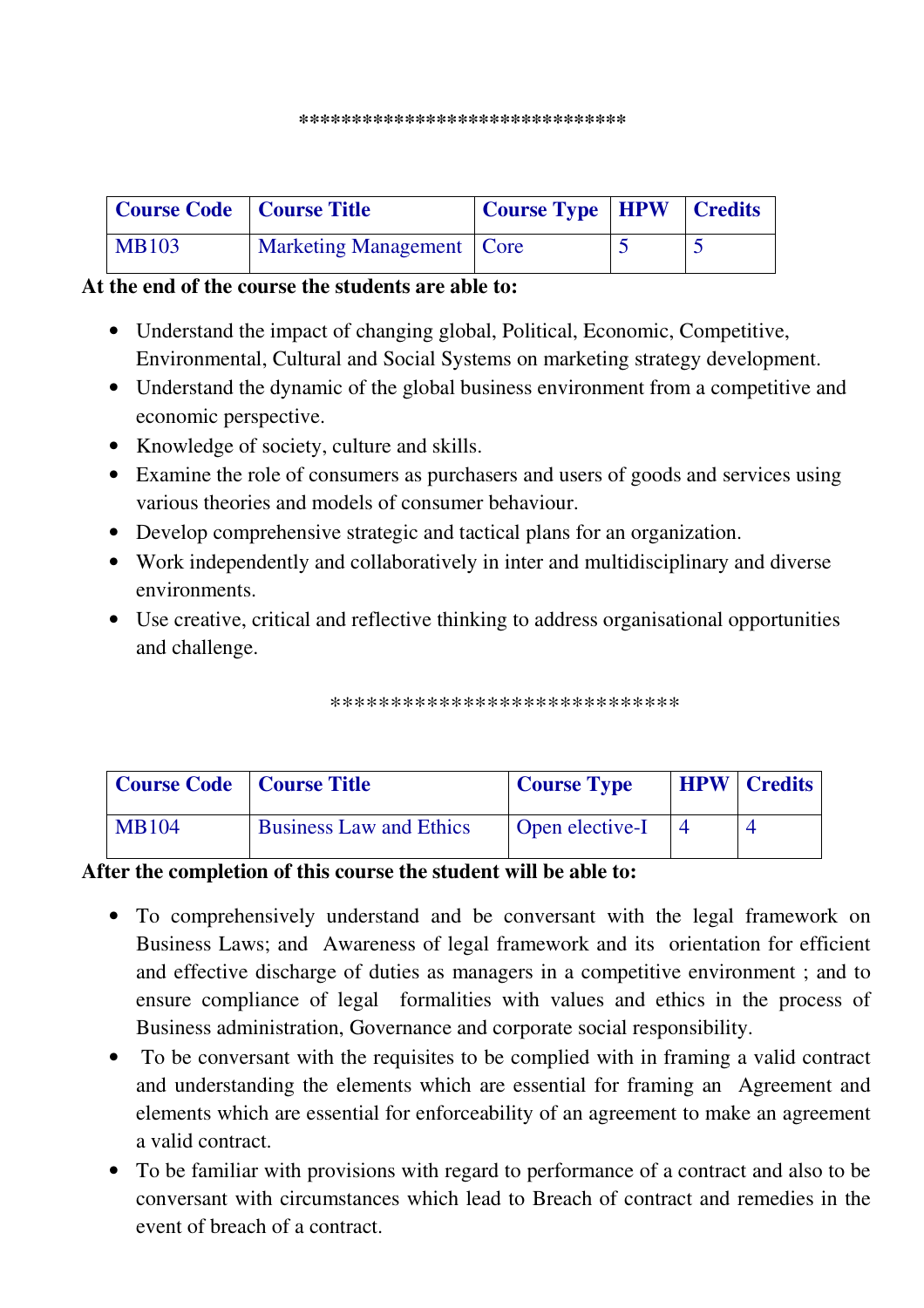- To be familiar with basic legal framework on special contracts; and conversant with rights, duties and obligations of the parties concerned under each of the Special Contracts.
- To comprehensively understand with basic legal formalities for incorporation of a company and different types companies that exist ; and to be conversant with the basics of Memorandum of Association and Articles of Association to know scope and limitations of the company.
- To be familiar with Legal and Institutional framework and its implications with regards to Company administration, Constitution and powers of Board of Directors, Shareholders, Secretarial Practice with regards to company law.
- To understand from practical perspective how awareness of Consumers rights for getting protection from defects of goods and deficiencies from services is brought out in the society and community; and the functioning of Redressal Mechanism for protecting the consumers from their rights with simple legal formalities.
- To understand how Value system and ethics need to be internalised and institutionalized in Management and Business Administration for development and growth of Business entity and its implications on corporate social responsibility and sustainable development.

\*\*\*\*\*\*\*\*\*\*\*\*\*\*\*\*\*\*\*\*\*\*\*\*\*\*\*\*\*\*\*\*\*\*

| <b>Course Code</b>   Course Title |                                        | <b>Course Type</b> | <b>HPW</b> Credits |
|-----------------------------------|----------------------------------------|--------------------|--------------------|
| <b>MB104</b>                      | Managerial Economics   Open Elective-I |                    |                    |

**After completion of this course, students should be able to take optimal managerial decisions by applying economic reasoning and analytical tools in various functional areas such as marketing, fiancé and general management:** 

- Students are expected to know the nature of managerial economics and how it would it enable a decision maker to take optimal decisions.
- Besides knowing basic concepts of managerial economics and how they are applied in different decisional situations.
- Students are expected to know the different demand situations and critical variables determining the demand and how to estimate the demand and finally how elasticity of demand can be applied in taking the pricing decisions.
- Students are expected to understand different cost concepts and behavior of the production in relation to inputs and its implications on costs.
- Students should be able to know how production efficiency can be optimized.
- Students should be able to understand how output and price decisions are taken by a firm in different market structure in order to maximize the profits beside different price tactics adopted by firm.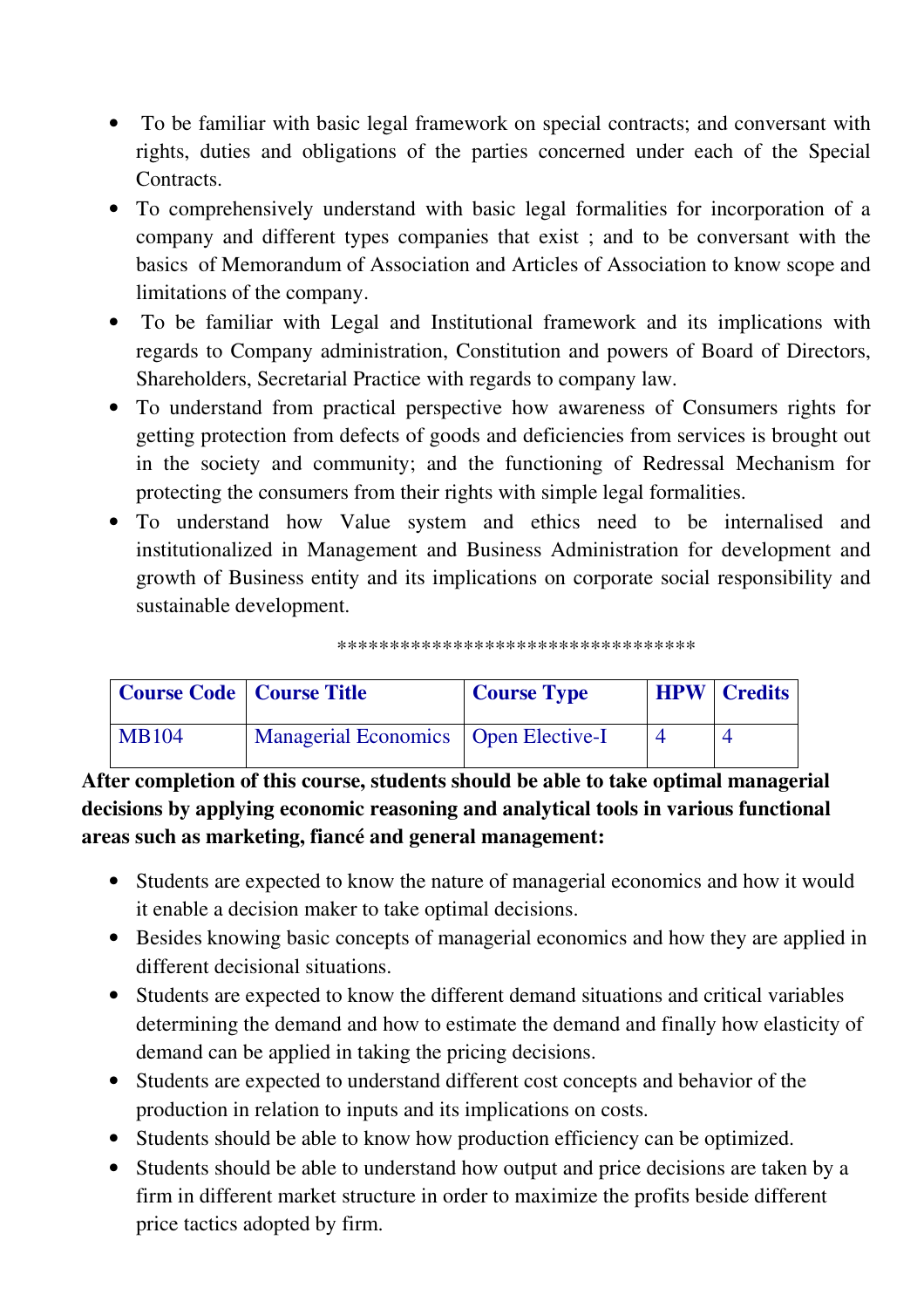- Students can also expose how to leverage game theory in taking strategic moves in oligopoly market structure.
- The students are expected to gain the knowledge of macro economics such as national income and its determinants besides implications of inflation, trade cycle on the business prospects of the firm.

\*\*\*\*\*\*\*\*\*\*\*\*\*\*\*\*\*\*\*\*\*\*\*\*\*\*\*\*\*

| <b>Course Code</b> | <b>Course Title</b>                              | <b>Course Type</b> | <b>HPW Credits</b> |
|--------------------|--------------------------------------------------|--------------------|--------------------|
| <b>MB105</b>       | <b>Business Communication</b>   Open Elective II |                    |                    |

### After the completion of this course the student will be able to:

- It gives an understanding of the "Process of Communication in an organization"
- It will help them to identify the 'Barriers of Communication'
- It will help them to enhance their presentations skills
- It will enable the students to augment their report writing skills
- It will enable them to 'Draft a Resume'
- It gives an understanding of the "Framework for Managing Investor Relations,  $\&$ ways and means of Managing Power".

\*\*\*\*\*\*\*\*\*\*\*\*\*\*\*\*\*\*\*\*\*\*\*\*\*\*\*\*

| <b>Course</b><br>Code | <b>Course Title</b>                                      | <b>Course Type</b> | <b>HPW</b> | <b>Credits</b> |
|-----------------------|----------------------------------------------------------|--------------------|------------|----------------|
| <b>MB105</b>          | <b>IT Applications for Management</b>   Open Elective II |                    |            |                |

### After completion of this course, students should be able to:

- Identify various types of Information System for Business
- Understand Information Technology Infrastructure
- Define databases & identify types of Databases
- Apply Information Systems in business
- Learn about E-Commerce  $&$  its Applications
- Understand the Process of E-payments
- Learn emerging trends in Computing
- Understand the need for Computer Security & Security Mechanisms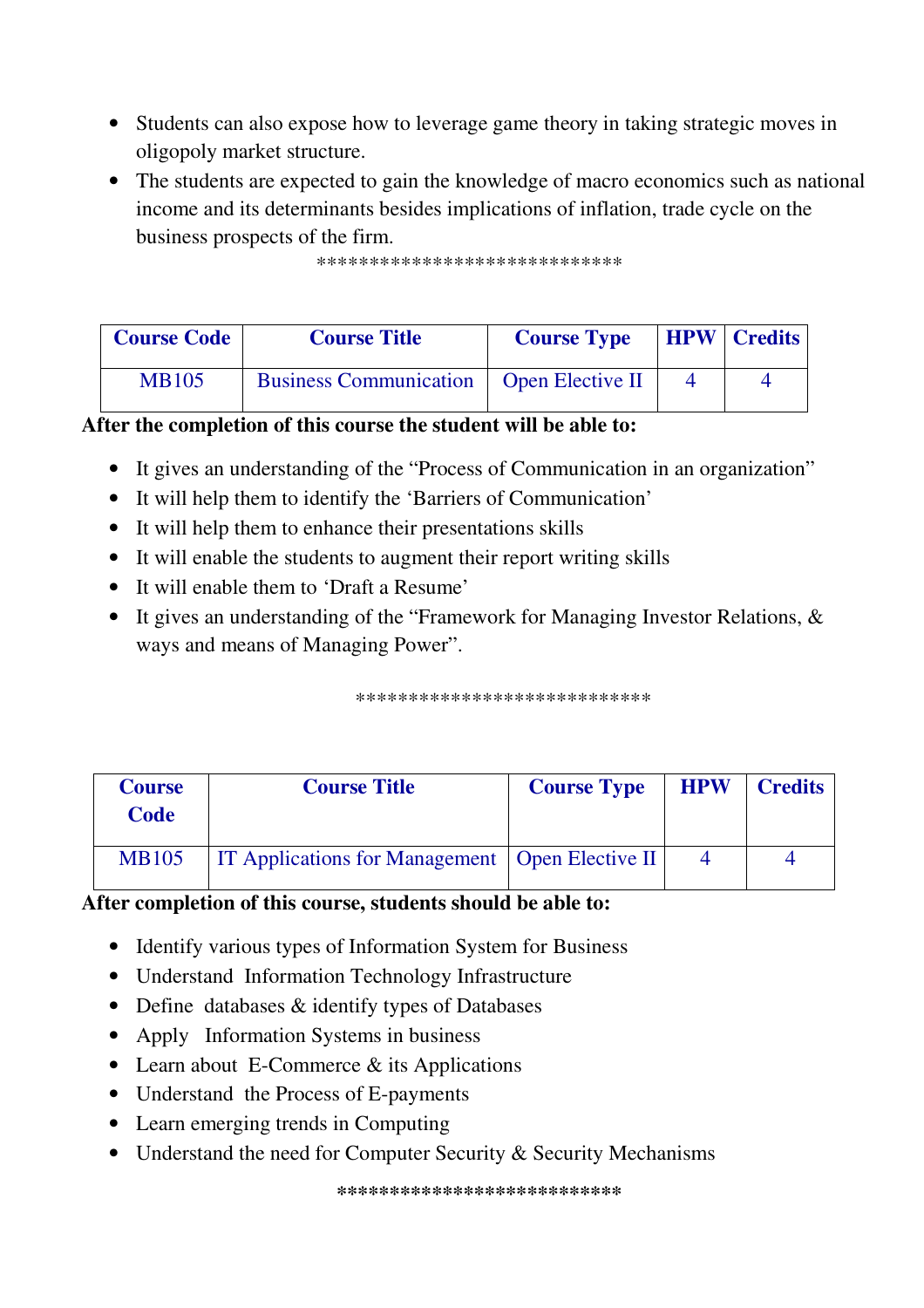# **SEMESTER- II**

| Course Code   Course Title |                                  | <b>Course</b><br>Type | <b>HPW</b> | <b>Credits</b> |
|----------------------------|----------------------------------|-----------------------|------------|----------------|
| <b>MB201</b>               | Human Resource Management   Core |                       |            |                |

### **After the completion of this course the student will be able to:**

- Demonstrate knowledge of employee benefit concepts, administrative considerations and regular governing employee benefit practices.
- Understand and apply the policies and practices of the primary areas of HRM including staffing, training and compensation.
- Synthesize information regarding the effectiveness of recruitment methods.
- Understand the importance of HR's and their effective Management in Organizations.
- Record governmental regulations affecting employees and employers.
- Understand cost benefit analysis of training.
- Outline the nature and sources of conflict and explain the different strategies and approaches used in the resolution of conflict.
- State the significance of employee benefits to both employers and employees. and
	- o Analyze core issues, policies and surrounding employee relations and legal issues.

| *********************************** |
|-------------------------------------|
|                                     |

| <b>Course Code</b> | <b>Course Title</b>         | <b>Course Type</b> | <b>HPW</b> Credits |
|--------------------|-----------------------------|--------------------|--------------------|
| <b>MB202</b>       | <b>Financial Management</b> | Core               |                    |

### **At the end of the course the students should be able to:**

- Understand the role of the financial manager in growth of the firm by considering the agency relationship.
- Apply the time value of money for personal finance management
- Gain the knowledge on application of different techniques of capital budgeting under riskless and risky conditions for the investment decisions.
- Build the optimum capital structure to take the optimum financing decisions.
- Gain the knowledge on the different concepts of cost of capital.
- Gain the knowledge on application of relevance and irrelevance theories to take dividend decision.
- Understand the different methods of corporate restructuring and the principles of good governance.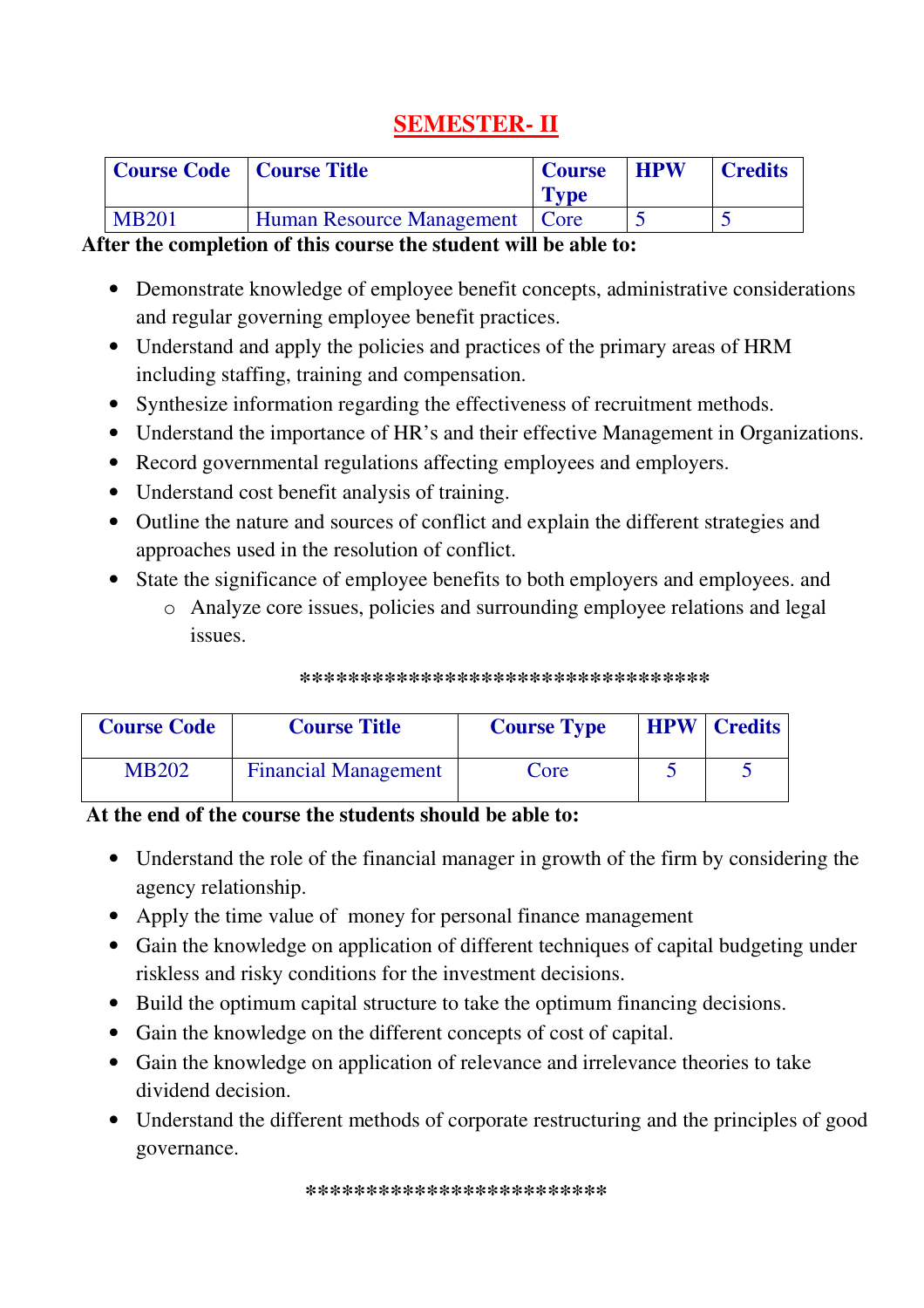| <b>Course Code</b> | <b>Course Title</b>     | <b>Course Type</b>       | <b>HPW</b> Credits |
|--------------------|-------------------------|--------------------------|--------------------|
| <b>MB204</b>       | <b>Business Process</b> | <b>Open Elective III</b> |                    |
|                    | Reengineering           |                          |                    |

# **After the completion of this course the student will be able to:**

- Understand the Concept of Reengineering & its relationship with functional areas of business
- Know the 'Reengineering Framework'
- Identify the 'Business Process Flows'
- Illustrate Little's Law
- Understand the Business Process Map & Simulation Model
- Determine the Key Performance Indicators for growth

#### **\*\*\*\*\*\*\*\*\*\*\*\*\*\*\*\*\*\*\*\*\*\*\*\*\*\*\*\***

| Course Code   Course Title |                                               | <b>Course Type</b> | <b>HPW</b> | <b>Credits</b> |
|----------------------------|-----------------------------------------------|--------------------|------------|----------------|
| MB204                      | <b>International Business   Open Elective</b> |                    |            |                |

### **After the completion of this course the student will be able to:**

- Identify the stages in International Business.
- Understanding cultural and political environment in the light of International trade theories.
- What is the rationale for government intervention in the forms of trade regulation?
- Understanding major trading blocks: EU, NAFTA, ASEAN, SAARC.
- To gain knowledge of structure and functions of TRIPS,TRIMS ,WTO.
- Differentiate the various global market entry strategies- Exporting, Licensing, Franchising etc.
- Electronic processing of International trade documents.
- International human resources management in global context.

#### \*\*\*\*\*\*\*\*\*\*\*\*\*\*\*\*\*\*\*\*\*\*\*\*\*\*\*\*\*\*\*\*\*

| <b>Course Code</b>   Course Title |                                | Course Type   HPW   Credits |  |
|-----------------------------------|--------------------------------|-----------------------------|--|
| <b>MB204</b>                      | Financial markets and services | Open elective   4           |  |

### **After the completion of this course the student will be able to:**

- Know about the financial market structure and participants in the markets.
- Gain knowledge on the different financial services which are available in India.
- Know the role of merchant bankers in providing the financial and non financial services.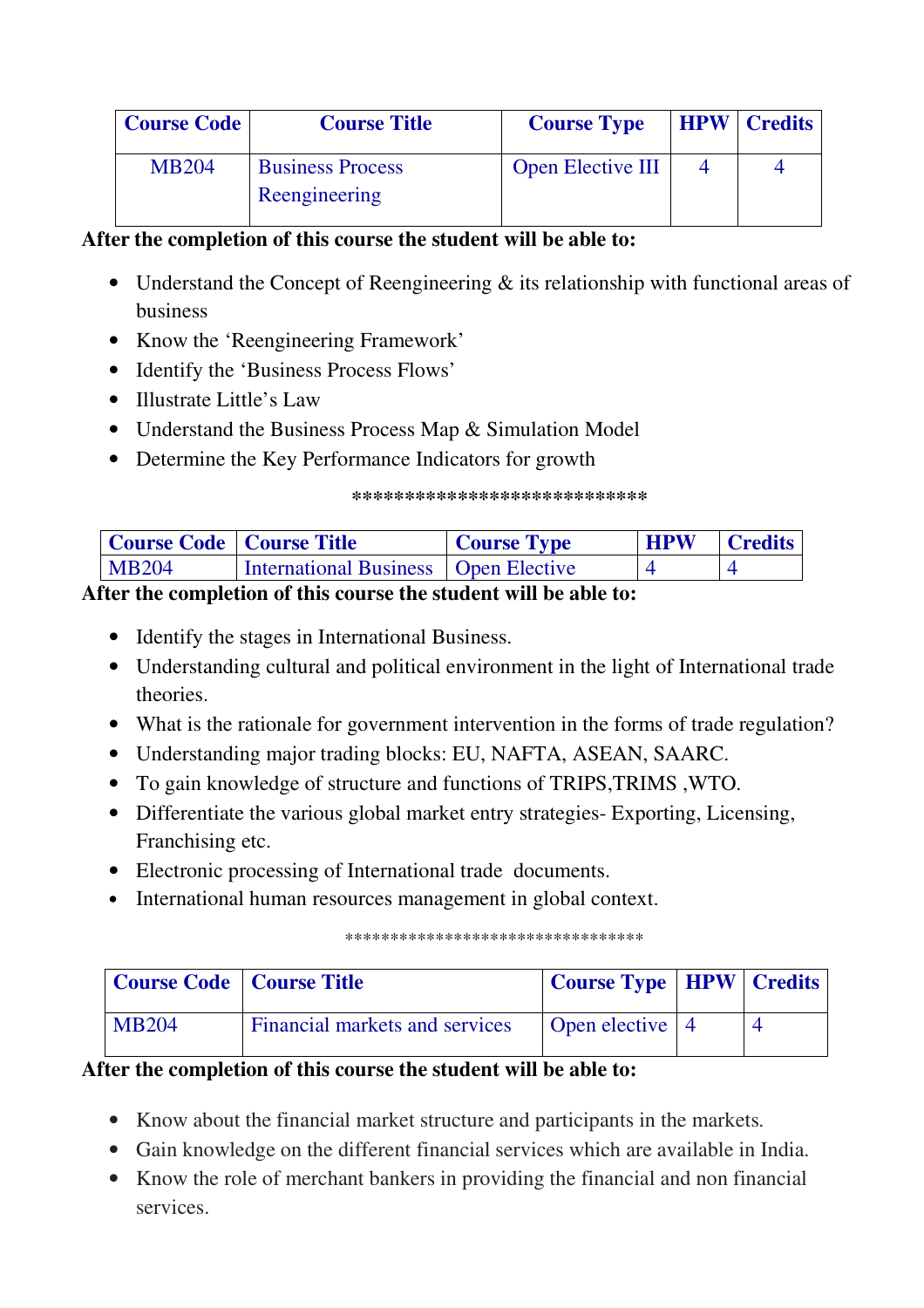- Understand the Hire purchase and Lease assistance to micro small, small, medium and large scale business units.
- Understand the importance of insurance for the business.
- Understand the different financial services like factoring, credit rating methods.

| <b>Course Code</b> | <b>Course Title</b>        | <b>Course Type</b>      | <b>HPW</b> | <b>Credits</b> |
|--------------------|----------------------------|-------------------------|------------|----------------|
| <b>MB205</b>       | <b>Start Up Management</b> | <b>Open Elective IV</b> |            |                |

#### \*\*\*\*\*\*\*\*\*\*\*\*\*\*\*\*\*\*\*\*\*\*\*\*\*\*\*\*

### By the end of this course, Student will be able to understand the:

- Concept of Entrepreneur  $&$  Entrepreneurship
- Recent trends of 'Women Entrepreneurship'
- Need, Problems & Development of Rural Entrepreneurship
- Factors affecting Entrepreneurial growth
- Entrepreneurial Development Programmes
- Small Enterprises their Characteristics, Rationale, Objectives  $\&$  Scope
- Steps of Project Identification, Selection, Appraisal & Ownership Structures
- Institutional Finance assistance available to Entrepreneurs for setting up an enterprise and Concept of Venture Capital and Various Evaluation Methods

#### \*\*\*\*\*\*\*\*\*\*\*\*\*\*\*\*\*\*\*\*\*\*\*\*\*

| <b>Course</b><br>Code | <b>Course Title</b>      | <b>Course Type</b> | <b>HPW</b> | <b>Credits</b> |
|-----------------------|--------------------------|--------------------|------------|----------------|
| $MB-205$              | <b>Retail Management</b> | Open elective      |            |                |

### By the end of this course, Student will be able to understand:

- The role and relevance of retail Management
- Types and trends of retailing
- The difference between the organized and unorganized retail sector
- The role and importance of international retailing
- Retail pricing strategies
- Retail segmentation and relationship marketing
- About Merchandise management
- CRM Process in retailing and legal compliances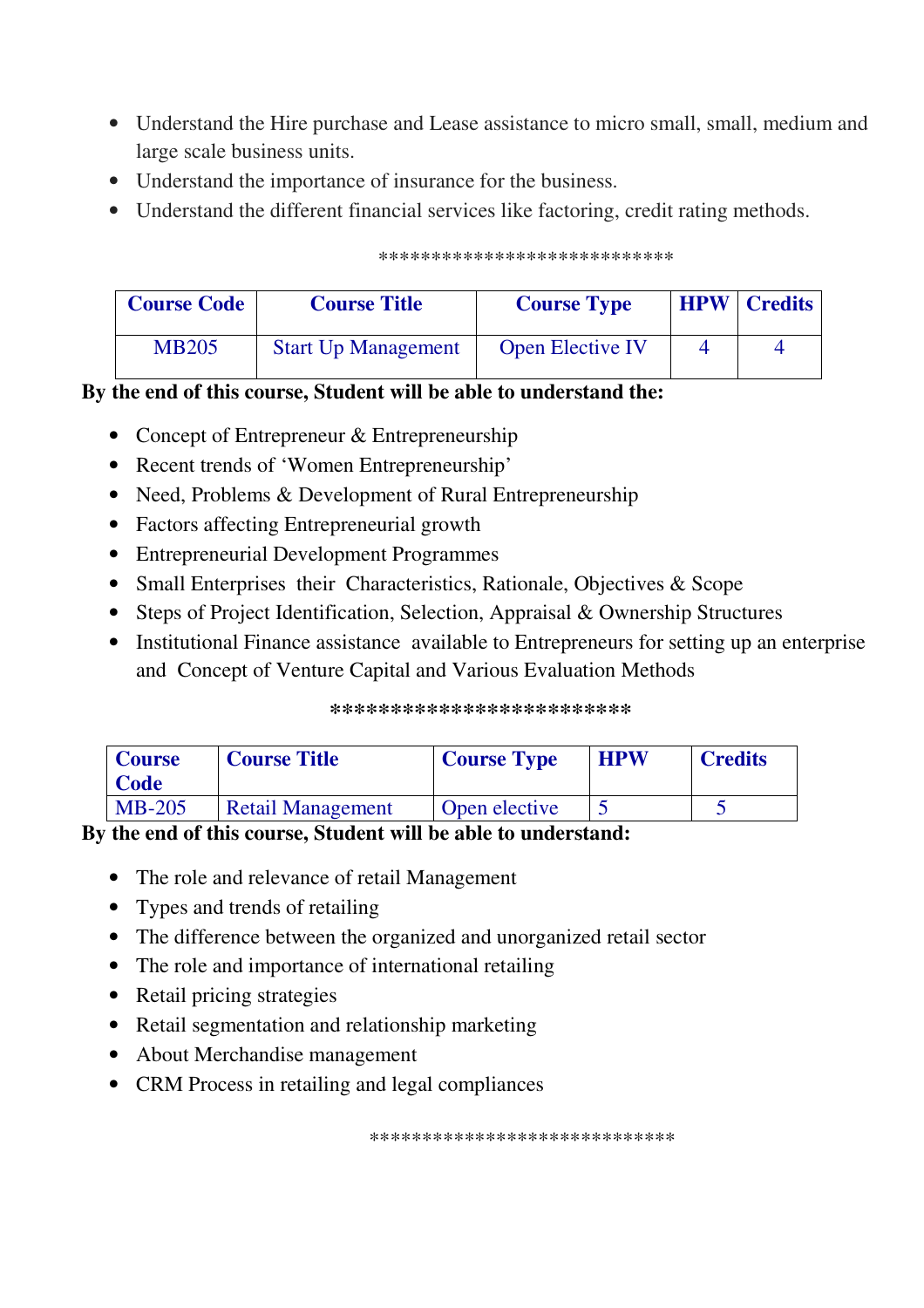| Course Code   Course Title |                             | <b>Course Type</b>   | <b>HPW</b> Credits |
|----------------------------|-----------------------------|----------------------|--------------------|
| MB205                      | <b>Strategic Management</b> | <b>Open Elective</b> |                    |
|                            | Accounting                  |                      |                    |

### By the end of this course, Student will be able to:

- Differentiate the behavior of fixed and variable costs.
- Apply CVP analysis in product mix, make or buy, capacity utilization, plant shut down decisions.
- Understand the role of budgetary control in the strategic planning and control.
- Appreciate importance and relevance of performance budgeting, zero based budgeting.
- Identify the different responsibility centres.
- Understand behavioral aspects of various responsibility centres and performance evaluation of segments.
- Differentiate traditional costing techniques with activity based costing techniques.
- To develop pricing and evaluation criteria for products at different stages of PLC.

# **SEMESTER-III**

| Course Code   Course Title |                              | <b>Course Type</b> | <b>HPW</b> | <b>Credits</b> |
|----------------------------|------------------------------|--------------------|------------|----------------|
| M B301                     | <b>Operations management</b> | core               |            |                |

### By the end of this course, Student will be able to

- Understand the difference between production and operations management  $\bullet$
- Understand the different process technologies  $\bullet$
- Gain knowledge of different types of sequencing  $\bullet$
- Identify similarities and differences between products and services and basic  $\bullet$ manufacturing process.
- Understand the importance and role of maintenance management  $\bullet$
- Acquire the knowledge of work study and techniques of method analysis and work  $\bullet$ measurement
- Understand the need and importance of materials management  $\bullet$
- Understand the importance of stores management and different techniques of  $\bullet$ inventory control.

\*\*\*\*\*\*\*\*\*\*\*\*\*\*\*\*\*\*\*\*\*\*\*\*\*\*\*\*\*\*\*\*\*\*\*\*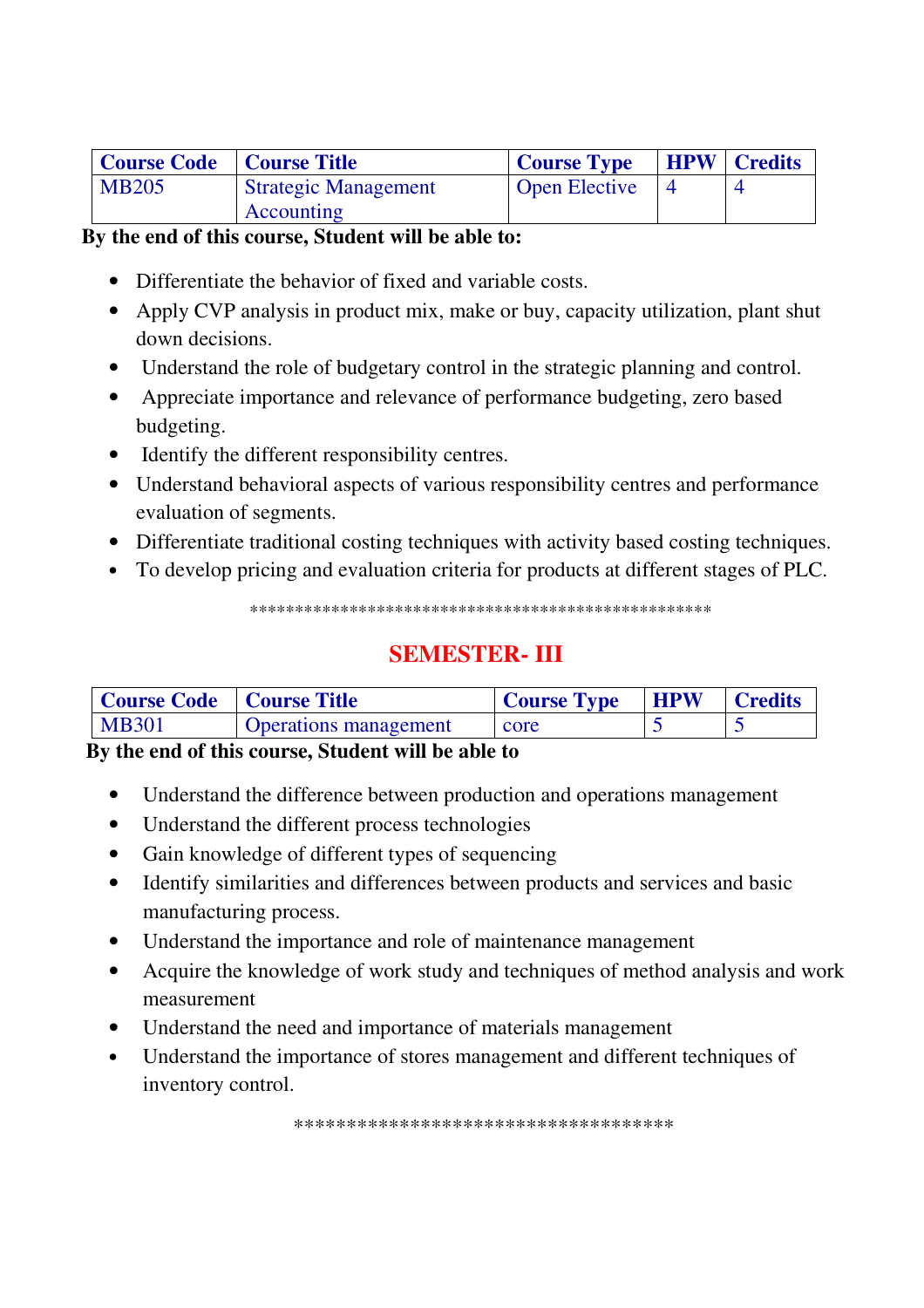| <b>Course Code</b> | <b>Course Title</b> | <b>Course Type   HPW   Credits</b> |  |
|--------------------|---------------------|------------------------------------|--|
| <b>MB</b> 302      | $E - BUSINESS$      | Core                               |  |

### **By the end of this course, Student will be able:**

- To provide an understanding of e-business applications in today's organizations
- To understand various E business models
- Understand Online payment methods
- To learn various E Marketing strategies.
- Understand the legal and ethical issues related to protection of IPR in Online business
- Understand the mobile commerce and its relevance for business.
- Understand M-commerce framework and Mobile business models
- Understand mobile communication systems and standards
- Learn about various M banking technologies and Mobile payment systems

#### **\*\*\*\*\*\*\*\*\*\*\*\*\*\*\*\*\*\*\*\*\*\*\*\*\*\*\*\*\*\*\*\***

| Course Code   Course Title |                            | <b>Course Type</b> | <b>HPW</b> | <b>Credits</b> |
|----------------------------|----------------------------|--------------------|------------|----------------|
| MB402                      | <b>Operations Research</b> | Core               |            |                |

### **By the end of this course, Student will be able to:**

- Apply Linear programming techniques to allocate scarce resources in an optimum manner in problems of scheduling, product mix etc.
- Manage the Waiting line management to minimize the overall cost due to servicing and waiting.
- Understand Network analysis to determine total project completion time, probability that a project will be completed by a certain date, least cost way of shortening total project completion time etc.
- Apply Network analysis to plan, schedule, monitor and control large projects such as construction of a building, making a ship, or planning for a space flight.
- Use Assignment problem to deal in allocating the various resources or items to various activities on a one to one basis in such a way that the time or cost involved is minimised.
- Assign the jobs to the people in which the criterion involved is optimized.
- Apply Transportation problem to deal with the transportation of a product from number of sources, with limited supplies to a number of destinations with specified demands.
- Make Decisions under the conditions of risk and uncertainty.

\*\*\*\*\*\*\*\*\*\*\*\*\*\*\*\*\*\*\*\*\*\*\*\*\*\*\*\*\*\*\*\*\*\*\*\*\*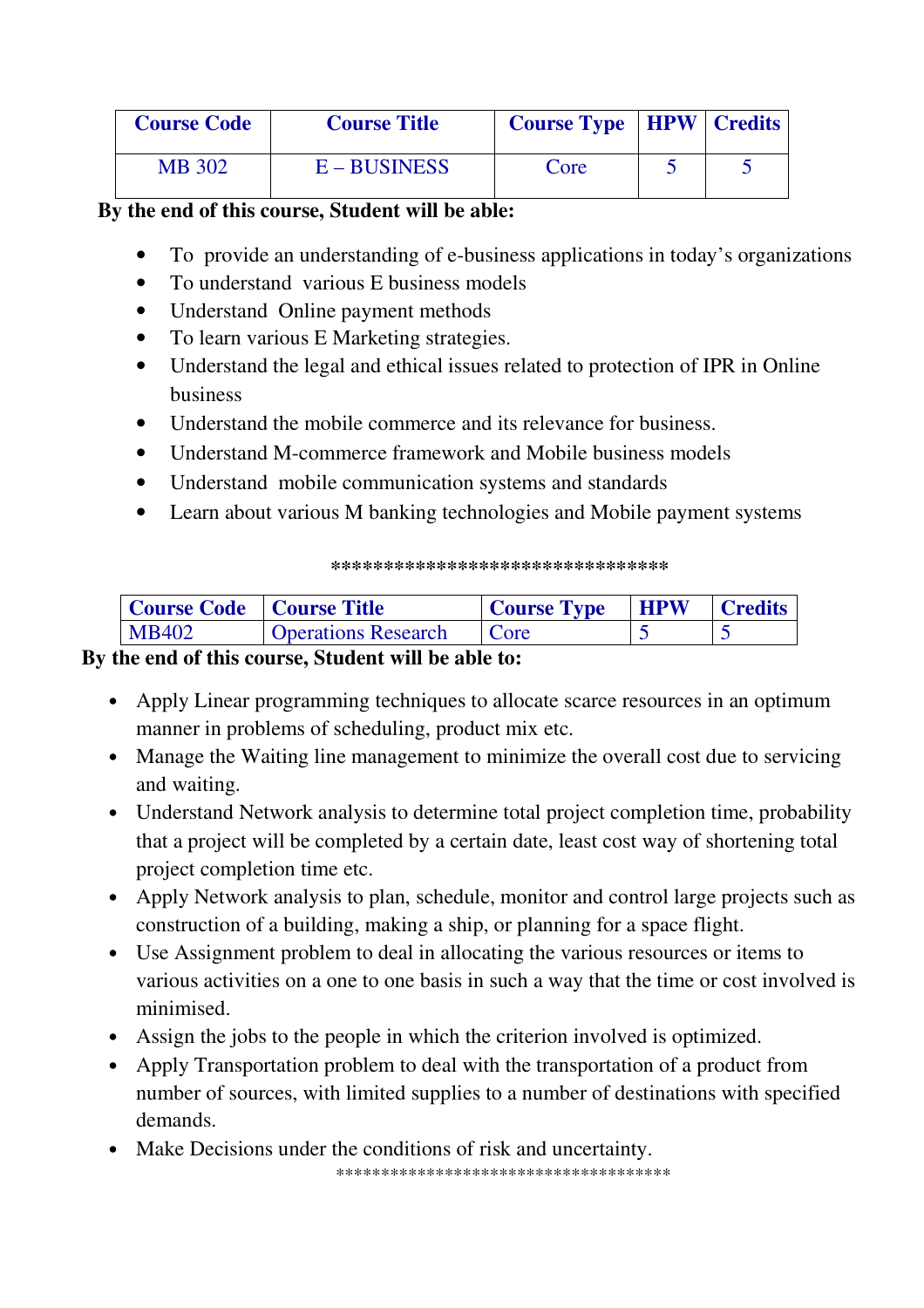| <b>Course Code</b>   Course Title |                       | <b>Course Type</b>  | <b>HPW</b> | <b>Credits</b> |
|-----------------------------------|-----------------------|---------------------|------------|----------------|
| <b>MB304</b>                      | <b>Financial Risk</b> | Discipline Specific |            |                |
|                                   | Management            | Elective            |            |                |

**After the completion of this course the student will be able to:**

- Identify the different sources of risk affecting the companies.
- To state the different risk management approaches.
- Integrated approach to corporate risk management.
- The types of players in derivatives markets.
- Understanding of Different types of products available in derivatives market.
- Valuation of futures & forward contract.
- Design the swaps for a particular situation (Interest rate swaps / Currency swaps)
- Application of Binomial valuation model and black and scholes option valuation models.
- Measuring value at risk and cash at risk.

#### **\*\*\*\*\*\*\*\*\*\*\*\*\*\*\*\*\*\*\*\*\*\*\*\*\*\*\*\*\*\*\*\*\*\*\*\*\*\***

| Course Code   Course Title |                                | Course Type   HPW   Credits |  |
|----------------------------|--------------------------------|-----------------------------|--|
| 304                        | <b>Compensation Management</b> |                             |  |

### **After the completion of this course the student will be able to:**

- Gain knowledge of different components of compensation
- Understand different monetary and non-monetary benefits of compensation
- Identify international components of compensation
- Understand various factors required to design compensation
- Acquire the knowledge of different work schedules
- Understand the different factors of expatriate and repatriate compensation elements
- Differentiate between legally required and discretionary benefits
- Gain the knowledge about executive compensation system

#### \*\*\*\*\*\*\*\*\*\*\*\*\*\*\*\*\*\*\*\*\*\*\*\*\*\*\*\*\*\*\*

| <b>Course Code</b>   Course Title |              | <b>Course Type</b>  | <b>HPW</b> | <b>Credits</b> |
|-----------------------------------|--------------|---------------------|------------|----------------|
| <b>MB305</b>                      | Organisation | Discipline Specific |            |                |
|                                   | Development  | Elective            |            |                |

### **At the end of the course the students are able to**:

- Understand planned change through models of change
- Understand various interventions and gain knowledge of planning, choosing and implementation of OD intervention
- Know values beliefs and assumptions and OD values